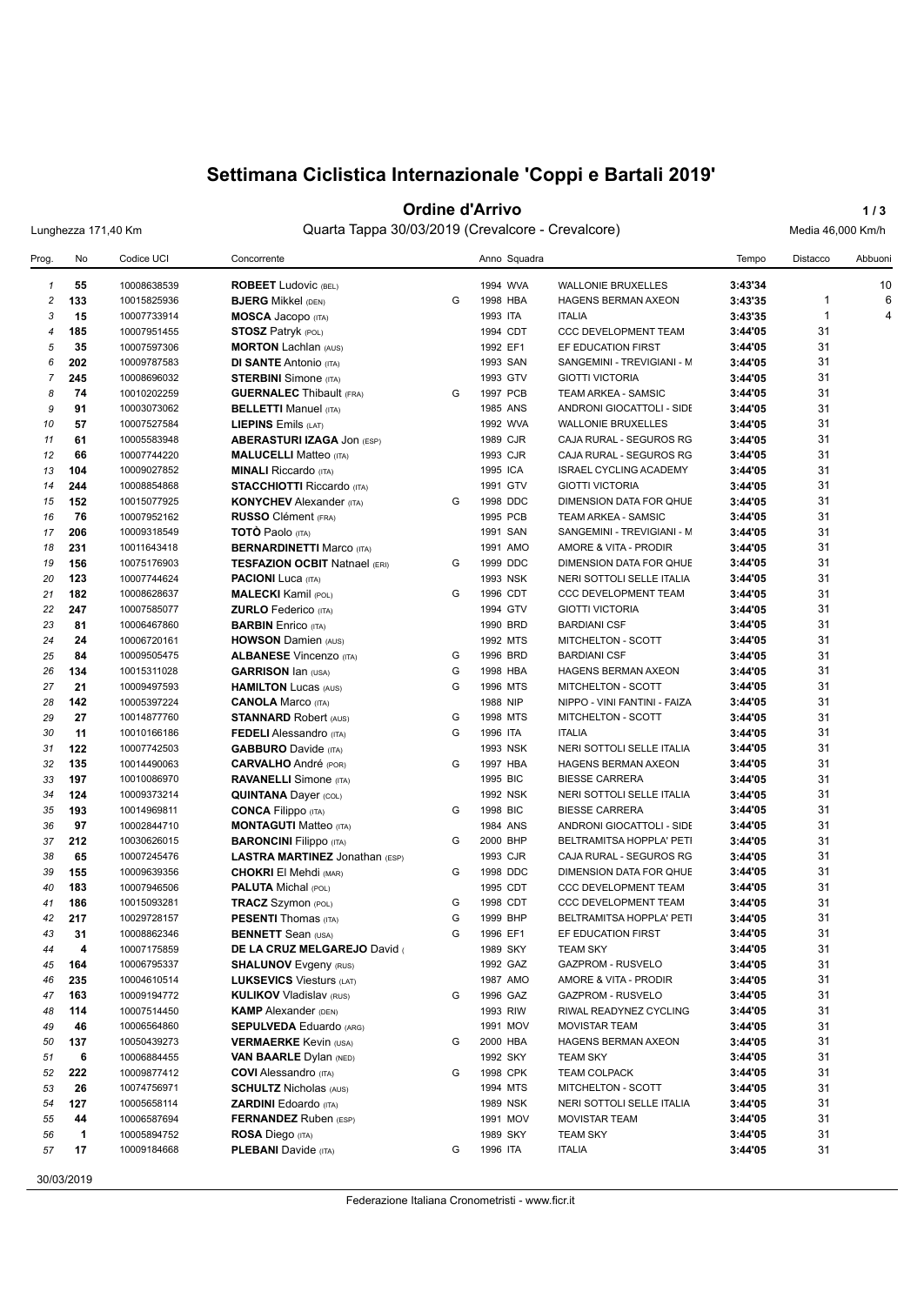# **Settimana Ciclistica Internazionale 'Coppi e Bartali 2019'**

### **Ordine d'Arrivo** 2/3

Lunghezza 171,40 Km Quarta Tappa 30/03/2019 (Crevalcore - Crevalcore) Media 46,000 Km/h

| Prog. | No                      | Codice UCI  | Concorrente                             |   | Anno Squadra |                               | Tempo   | Distacco | Abbuoni |
|-------|-------------------------|-------------|-----------------------------------------|---|--------------|-------------------------------|---------|----------|---------|
| 58    | 34                      | 10004759650 | <b>HOWES Alex (USA)</b>                 |   | 1988 EF1     | EF EDUCATION FIRST            | 3:44'05 | 31       |         |
| 59    | 51                      | 10006006506 | <b>LIETAER Eliot (BEL)</b>              |   | 1990 WVA     | <b>WALLONIE BRUXELLES</b>     | 3:44'05 | 31       |         |
| 60    | 53                      | 10010976744 | <b>MORTIER Julien (BEL)</b>             | G | 1997 WVA     | <b>WALLONIE BRUXELLES</b>     | 3:44'05 | 31       |         |
| 61    | 177                     | 10035400940 | <b>OCAMPO GIRALDO</b> Victor Alejand    | G | 1999 CBS     | COLDEPORTES BICICLETAS        | 3:44'05 | 31       |         |
| 62    | 171                     | 10009873065 | <b>CAÑAVERAL VARGAS Johnatan (c)</b>    | G | 1996 CBS     | <b>COLDEPORTES BICICLETAS</b> | 3:44'05 | 31       |         |
| 63    | 125                     | 10008018850 | <b>VELASCO Simone (ITA)</b>             |   | 1995 NSK     | NERI SOTTOLI SELLE ITALIA     | 3:44'05 | 31       |         |
| 64    | 93                      | 10010984020 | FLOREZ LOPEZ Miguel Eduardo (c          | G | 1996 ANS     | ANDRONI GIOCATTOLI - SIDE     | 3:44'05 | 31       |         |
| 65    | 157                     | 10009976836 | <b>SOBRERO Matteo (ITA)</b>             | G | 1999 DDC     | DIMENSION DATA FOR QHUE       | 3:44'05 | 31       |         |
| 66    | 211                     | 10035392553 | <b>CASTAÑO MUÑOZ Sebastian Alexa</b>    | G | 1997 BHP     | BELTRAMITSA HOPPLA' PETI      | 3:44'05 | 31       |         |
| 67    | 43                      | 10006429565 | <b>ANACONA Winner Andrew (COL)</b>      |   | 1988 MOV     | <b>MOVISTAR TEAM</b>          | 3:44'05 | 31       |         |
| 68    | 175                     | 10009764850 | <b>QUIROZ AYALA Oscar Adalberto (CO</b> |   | 1994 CBS     | <b>COLDEPORTES BICICLETAS</b> | 3:44'05 | 31       |         |
| 69    | 96                      | 10008912563 | <b>MASNADA Fausto (ITA)</b>             |   | 1993 ANS     | ANDRONI GIOCATTOLI - SIDE     | 3:44'05 | 31       |         |
| 70    | 45                      | 10006836763 | <b>LANDA MEANA Mikel (ESP)</b>          |   | 1989 MOV     | <b>MOVISTAR TEAM</b>          | 3:44'05 | 31       |         |
| 71    | 103                     | 10003085994 | <b>HERMANS Ben (BEL)</b>                |   | 1986 ICA     | <b>ISRAEL CYCLING ACADEMY</b> | 3:44'05 | 31       |         |
| 72    | 72                      | 10007995814 | <b>GESBERT</b> Elie (FRA)               |   | 1995 PCB     | TEAM ARKEA - SAMSIC           | 3:44'05 | 31       |         |
| 73    | 111                     | 10009421411 | <b>ERIKSSON Lucas (SWE)</b>             | G | 1996 RIW     | RIWAL READYNEZ CYCLING        | 3:44'05 | 31       |         |
| 74    | 166                     | 10009728070 | <b>VLASOV</b> Aleksandr (RUS)           | G | 1996 GAZ     | <b>GAZPROM - RUSVELO</b>      | 3:44'05 | 31       |         |
| 75    | 146                     | 10016193021 | <b>OSORIO CARVAJAL Alejandro (COL</b>   | G | 1998 NIP     | NIPPO - VINI FANTINI - FAIZA  | 3:44'05 | 31       |         |
| 76    | 161                     | 10008705025 | <b>EVTUSHENKO Alexander (RUS)</b>       |   | 1993 GAZ     | <b>GAZPROM - RUSVELO</b>      | 3:44'05 | 31       |         |
| 77    | 75                      | 10009573072 | <b>MAISON</b> Jeremy (FRA)              |   | 1993 PCB     | <b>TEAM ARKEA - SAMSIC</b>    | 3:44'05 | 31       |         |
| 78    | 181                     | 10009765254 | <b>BROZYNA Piotr (POL)</b>              |   | 1995 CDT     | CCC DEVELOPMENT TEAM          | 3:44'05 | 31       |         |
| 79    | 47                      | 10006634780 | PEDRERO Antonio (ESP)                   |   | 1991 MOV     | <b>MOVISTAR TEAM</b>          | 3:44'05 | 31       |         |
| 80    | 82                      | 10009391503 | <b>CARBONI</b> Giovanni (ITA)           |   | 1995 BRD     | <b>BARDIANI CSF</b>           | 3:44'05 | 31       |         |
| 81    | 173                     | 10009225185 | <b>ESTRADA CELIS Eduardo (COL)</b>      |   | 1995 CBS     | <b>COLDEPORTES BICICLETAS</b> | 3:44'05 | 31       |         |
| 82    | 85                      | 10010185788 | <b>COVILI</b> Luca (ITA)                | G | 1997 BRD     | <b>BARDIANI CSF</b>           | 3:44'05 | 31       |         |
| 83    | 54                      | 10009807387 | <b>PEYSKENS Dimitri (BEL)</b>           |   | 1991 WVA     | <b>WALLONIE BRUXELLES</b>     | 3:44'05 | 31       |         |
| 84    | $\overline{\mathbf{2}}$ | 10009793950 | <b>DUNBAR Edward (IRL)</b>              | G | 1996 SKY     | <b>TEAM SKY</b>               | 3:44'05 | 31       |         |
| 85    | 33                      | 10006885566 | <b>CRADDOCK</b> G Lawson (USA)          |   | 1992 EF1     | EF EDUCATION FIRST            | 3:44'05 | 31       |         |
| 86    | 5                       | 10002630401 | <b>GOLAS</b> Michal (POL)               |   | 1984 SKY     | <b>TEAM SKY</b>               | 3:44'05 | 31       |         |
| 87    | 207                     | 10015829370 | <b>ZANA Filippo</b> (ITA)               | G | 1999 SAN     | SANGEMINI - TREVIGIANI - M    | 3:44'05 | 31       |         |
| 88    | 115                     | 10019920043 | <b>LUNKE</b> Sindre Skjøstad (NOR)      |   | 1993 RIW     | RIWAL READYNEZ CYCLING        | 3:44'05 | 31       |         |
| 89    | 56                      | 10003193304 | ISTA Kevyn (BEL)                        |   | 1984 WVA     | <b>WALLONIE BRUXELLES</b>     | 3:44'05 | 31       |         |
| 90    | 23                      | 10003299293 | <b>BOOKWALTER Brent (USA)</b>           |   | 1984 MTS     | MITCHELTON - SCOTT            | 3:44'05 | 31       |         |
| 91    | 204                     | 10010970579 | <b>SALVIETTI Niccolo' (ITA)</b>         |   | 1993 SAN     | SANGEMINI - TREVIGIANI - M    | 3:44'05 | 31       |         |
| 92    | 83                      | 10009393523 | <b>ROTA</b> Lorenzo (ITA)               |   | 1995 BRD     | <b>BARDIANI CSF</b>           | 3:44'05 | 31       |         |
| 93    | 87                      | 10014429843 | <b>SAVINI Daniel (ITA)</b>              | G | 1997 BRD     | <b>BARDIANI CSF</b>           | 3:44'05 | 31       |         |
| 94    | 165                     | 10007727042 | <b>RYBALKIN</b> Aleksei (RUS)           |   | 1993 GAZ     | <b>GAZPROM - RUSVELO</b>      | 3:44'05 | 31       |         |
| 95    | 12                      | 10002926552 | <b>FINETTO Mauro (ITA)</b>              |   | 1985 ITA     | <b>ITALIA</b>                 | 3:44'05 | 31       |         |
| 96    | 16                      | 10014972538 | <b>OLDANI</b> Stefano (ITA)             | G | 1998 ITA     | <b>ITALIA</b>                 | 3:44'05 | 31       |         |
| 97    | 92                      | 10005839885 | <b>CATTANEO Mattia (ITA)</b>            |   | 1990 ANS     | ANDRONI GIOCATTOLI - SIDE     | 3:44'05 | 31       |         |
| 98    | 162                     | 10008687847 | <b>NYCH Artem (RUS)</b>                 |   | 1995 GAZ     | <b>GAZPROM - RUSVELO</b>      | 3:44'05 | 31       |         |
| 99    | 148                     | 10010165883 | <b>ZACCANTI Filippo</b> (ITA)           |   | 1995 NIP     | NIPPO - VINI FANTINI - FAIZA  | 3:44'05 | 31       |         |
| 100   | 62                      | 10010042615 | <b>AMEZQUETA MORENO Julen (ESP)</b>     |   | 1993 CJR     | CAJA RURAL - SEGUROS RG       | 3:44'05 | 31       |         |
| 101   | 216                     | 10053637950 | <b>PENA MOLANO Wilson Estiben (CO)</b>  | G | 1998 BHP     | BELTRAMITSA HOPPLA' PETI      | 3:44'05 | 31       |         |
| 102   | 215                     | 10009688866 | <b>MONTOYA MONTOYA Javier Ignac</b>     | G | 1997 BHP     | BELTRAMITSA HOPPLA' PETI      | 3:44'05 | 31       |         |
| 103   | 167                     | 10006473318 | <b>VOROBYEV Anton (RUS)</b>             |   | 1990 GAZ     | <b>GAZPROM - RUSVELO</b>      | 3:44'05 | 31       |         |
| 104   | 141                     | 10010085859 | <b>BAGIOLI Nicola (ITA)</b>             |   | 1995 NIP     | NIPPO - VINI FANTINI - FAIZA  | 3:44'05 | 31       |         |
| 105   | 144                     | 10014739940 | <b>BOU COMPANY JOAN (ESP)</b>           | G | 1997 NIP     | NIPPO - VINI FANTINI - FAIZA  | 3:44'05 | 31       |         |
| 106   | 95                      | 10003200475 | <b>GAVAZZI</b> Francesco (ITA)          |   | 1984 ANS     | ANDRONI GIOCATTOLI - SIDE     | 3:44'05 | 31       |         |
| 107   | 42                      | 10006916282 | <b>BETANCUR Carlos (COL)</b>            |   | 1989 MOV     | <b>MOVISTAR TEAM</b>          | 3:44'05 | 31       |         |
| 108   | 176                     | 10008687140 | <b>MUÑOZ PEREZ William David (COL)</b>  |   | 1994 CBS     | COLDEPORTES BICICLETAS        | 3:44'05 | 31       |         |
| 109   | 86                      | 10011133863 | <b>ROMANO</b> Francesco (ITA)           | G | 1997 BRD     | <b>BARDIANI CSF</b>           | 3:44'05 | 31       |         |
| 110   | 203                     | 10014033456 | <b>PUCCIONI</b> Dario (ITA)             | G | 1996 SAN     | SANGEMINI - TREVIGIANI - M    | 3:44'05 | 31       |         |
| 111   | 243                     | 10009971580 | <b>ONESTI</b> Emanuele (ITA)            |   | 1995 GTV     | <b>GIOTTI VICTORIA</b>        | 3:44'05 | 31       |         |
| 112   | 121                     | 10003105600 | <b>VISCONTI</b> Giovanni (ITA)          |   | 1983 NSK     | NERI SOTTOLI SELLE ITALIA     | 3:44'05 | 31       |         |
| 113   | 102                     | 10014093979 | <b>BADILATTI Matteo (SUI)</b>           |   | 1992 ICA     | <b>ISRAEL CYCLING ACADEMY</b> | 3:44'05 | 31       |         |
| 114   | 106                     | 10001457610 | <b>PLAZA Ruben (ESP)</b>                |   | 1980 ICA     | ISRAEL CYCLING ACADEMY        | 3:44'05 | 31       |         |
|       |                         |             |                                         |   |              |                               |         |          |         |

30/03/2019

Federazione Italiana Cronometristi - www.ficr.it